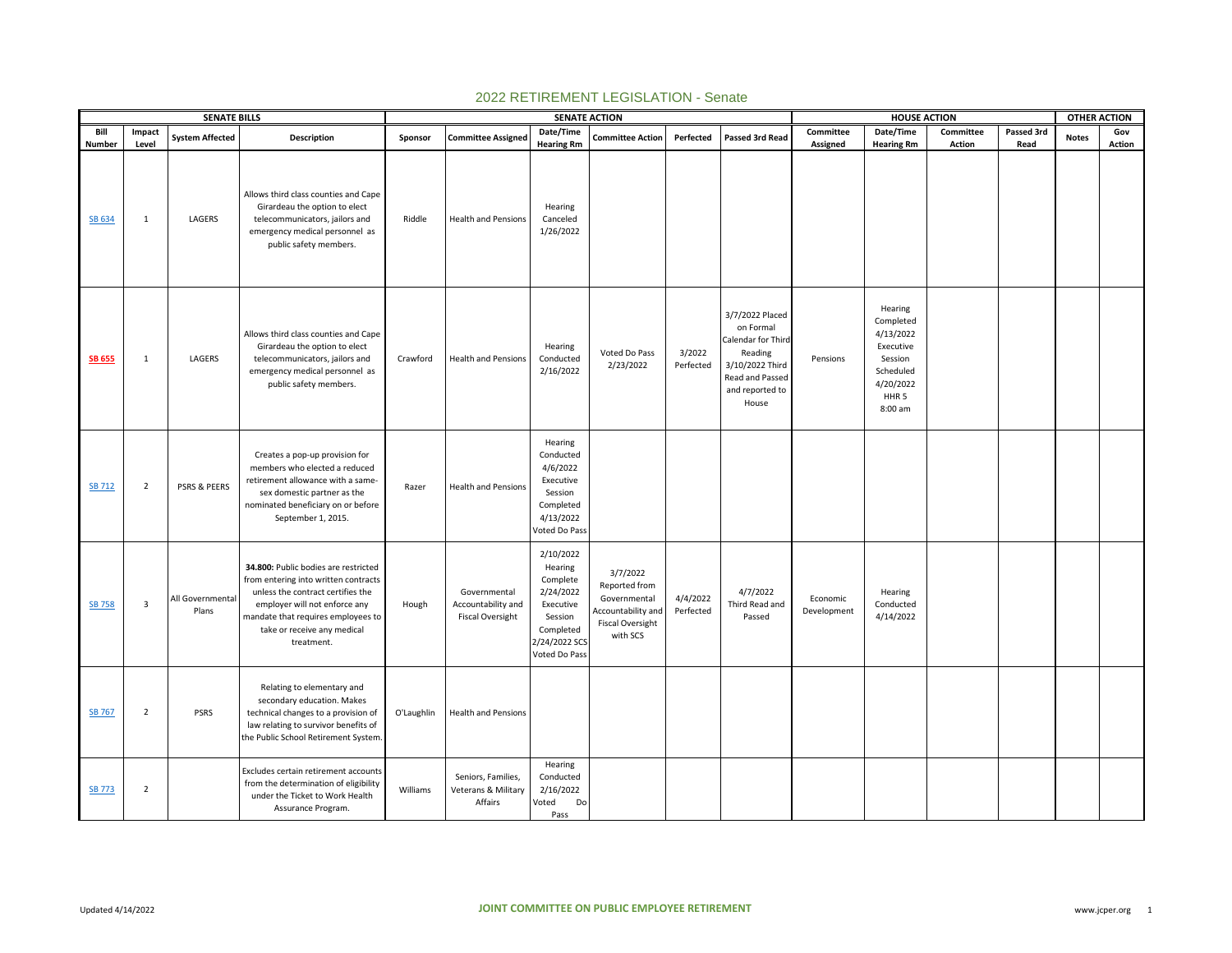| SB 836        | $\overline{\mathbf{3}}$ | All Public Defined<br><b>Benefit Plans</b> | Modifies eligibility of retirement<br>benefits resulting from membership<br>in multiple defined benefit plans<br>established by a state or local<br>retirement system.                                                                                                                                                                                | O'Laughlin | <b>Health and Pensions</b>                             |                                                                                                                                |  |  |  |  |  |
|---------------|-------------------------|--------------------------------------------|-------------------------------------------------------------------------------------------------------------------------------------------------------------------------------------------------------------------------------------------------------------------------------------------------------------------------------------------------------|------------|--------------------------------------------------------|--------------------------------------------------------------------------------------------------------------------------------|--|--|--|--|--|
| <b>SB 859</b> | $\overline{2}$          | Police Protection<br>Districts             | Authorizes the establishment of<br>police protection districts. A PPD's<br>board of directors may provide for<br>pension, and retirement and other<br>employee-type fringe-benefits. If a<br>board of directors administers its<br>own retirement or benefits-related<br>plan, it must do so by a separate five-<br>member pension board of trustees. | Mosley     | Transportation,<br>Infrastructure and<br>Public Safety |                                                                                                                                |  |  |  |  |  |
| SB 871        | $\overline{2}$          | All Plans                                  | Modifies provisions relating to<br>income tax exemptions for certain<br>retirement benefits.                                                                                                                                                                                                                                                          | Eigel      | <b>Health and Pensions</b>                             | Hearing<br>Conducted<br>2/16/2022<br>Executive<br>Session<br>Completed<br>2/23/2022<br>Do<br>Voted<br>Pass                     |  |  |  |  |  |
| <b>SB 904</b> | $\overline{2}$          | All newly created<br>private plans         | This bill provides that both a client<br>and a registered professional<br>employer organization (PEO) shall<br>each be deemed an employer for<br>purposes of sponsoring retirement<br>and welfare benefits plans for<br>covered employees.                                                                                                            | Hoskins    | Insurance and<br>Banking                               | Hearing<br>Completed<br>3/22/2022<br>Voted<br>Do<br>Pass Executive<br>Session<br>Completed<br>3/29/2022<br>Do<br>Voted<br>Pass |  |  |  |  |  |
| <b>SB 926</b> | $\overline{2}$          | All Public Plans                           | Modifies provisions relating to ethics.<br>Modifies the pension forfeiture law.<br>Prohibits a participant of a plan who<br>is unfit for elected public office or<br>employed with the state or any local<br>government from being eligible to<br>receive any retirement benefit from<br>the plan.                                                    | Mosley     | Rules, Joint Rules,<br>Resolutions and<br>Ethics       |                                                                                                                                |  |  |  |  |  |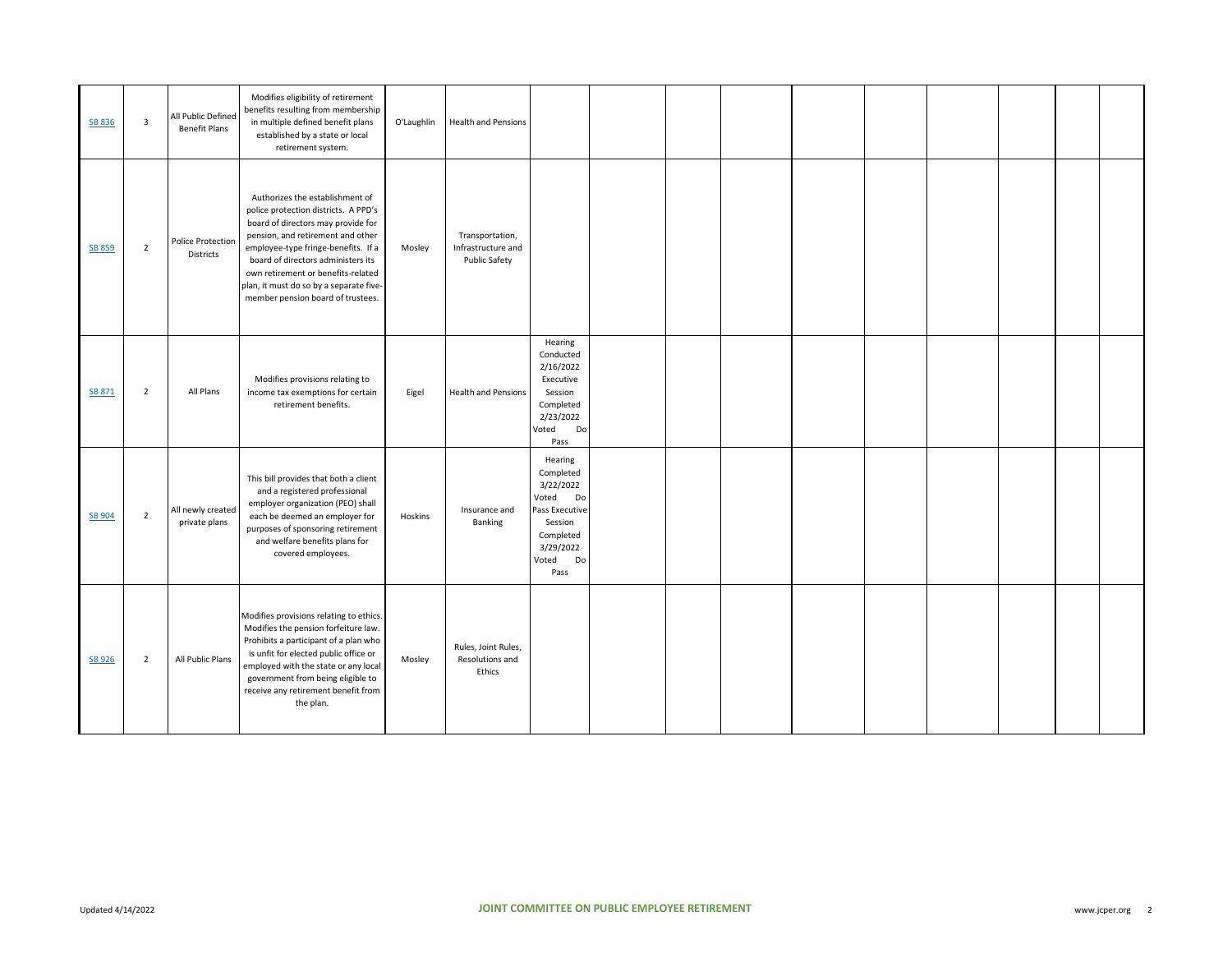| SB 999  | $\overline{\mathbf{3}}$ | PSRS & PEERS                | Modifies provisions relating to<br>teacher employment. Increases the<br>length of time, from two years to<br>four years, that a retired member<br>may work after retirement without<br>losing his or her retirement benefit<br>when a district has declared a<br>teacher/employee critical shortage.<br>Repeals the prohibition on retired<br>members being employed as a<br>superintendent under critical<br>shortage. | Gannon   | Education                         |                                                                                                            |  |  |                                                                                                                                                                                      |  |  |
|---------|-------------------------|-----------------------------|-------------------------------------------------------------------------------------------------------------------------------------------------------------------------------------------------------------------------------------------------------------------------------------------------------------------------------------------------------------------------------------------------------------------------|----------|-----------------------------------|------------------------------------------------------------------------------------------------------------|--|--|--------------------------------------------------------------------------------------------------------------------------------------------------------------------------------------|--|--|
| SB 1036 | $\overline{\mathbf{3}}$ | Sheriffs                    | Modifies the compensation of<br><b>County Sheriffs</b>                                                                                                                                                                                                                                                                                                                                                                  | Moon     | Local Government<br>and Elections |                                                                                                            |  |  |                                                                                                                                                                                      |  |  |
| SB 1048 | $\overline{\mathbf{3}}$ | All Public Plans            | Prohibits public entities from<br>entering into certain contracts with<br>companies unless the contract<br>includes a written certification that<br>the company is not engaged in<br>certain activities that discriminate<br>against a firearm entity or firearm<br>trade association.                                                                                                                                  | Brattin  | Insurance and<br>Banking          | Hearing<br>Completed<br>3/29/2022<br>Executive<br>Session<br>Completed<br>4/12/2022<br>Voted<br>Do<br>Pass |  |  |                                                                                                                                                                                      |  |  |
| SB 1053 | $\overline{2}$          | <b>MPERS</b>                | Modifies the terms of the elected<br>members of the MoDOT and<br>Highway Patrol Employees'<br>Retirement System board of<br>trustees.                                                                                                                                                                                                                                                                                   |          | Bernskoetter Health and Pensions  | Hearing<br>Conducted<br>4/06/2022<br>Executive<br>Session<br>Completed<br>4/13/2022<br>Voted<br>Do<br>Pass |  |  |                                                                                                                                                                                      |  |  |
| SB 1054 | $\overline{4}$          | Sheriffs'                   | Establishes a new funding<br>mechanism for the Sheriffs'<br>Retirement System.                                                                                                                                                                                                                                                                                                                                          |          | Bernskoetter Health and Pensions  |                                                                                                            |  |  |                                                                                                                                                                                      |  |  |
| SB 1062 | $\overline{\mathbf{3}}$ | MOSERS and<br><b>MPERS</b>  | Requires the MOSERS and MPERS<br>boards of trustees to establish a buy-<br>out program for terminated vested<br>members by January 1, 2023. Such<br>members may make a one-time<br>election to receive a lump sum<br>payment equal to sixty percent of<br>the present value of their deferred<br>annuity, or a greater percentage, if<br>determined by the board.                                                       | Crawford | <b>Health and Pensions</b>        | Hearing<br>Canceled<br>4/06/2022                                                                           |  |  | $1 = No$ impact on retirement benefit<br>2 = No substantial proposed change<br>3 = May constitute a substantial proposed change<br>4 = Does constitute a substantial proposed change |  |  |
| SB 1098 | $\overline{\mathbf{3}}$ | Al Public School<br>Systems | Modifies the salary for permanent<br>contract teachers for all public school<br>systems. This provision does not<br>apply to St. Louis City.                                                                                                                                                                                                                                                                            | Burlison | Education                         |                                                                                                            |  |  |                                                                                                                                                                                      |  |  |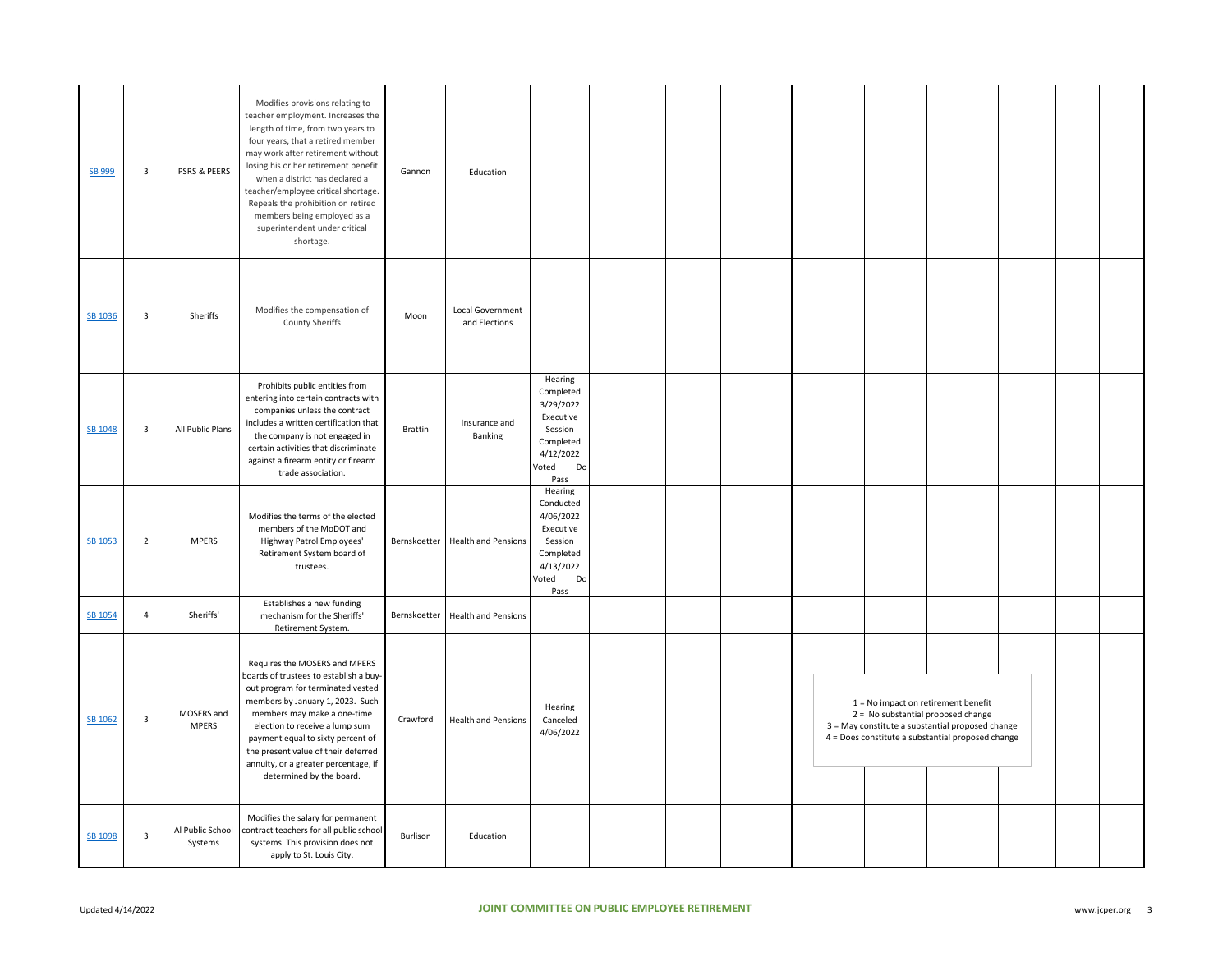| SB 1125        | $\mathbf{1}$            | <b>Private Entities</b> | Establishes the Missouri Workplace<br>Retirement Savings Plan that private<br>business entities may join.                                                                                                                                                                                     | Arthur       | <b>Health and Pensions</b>     |                                                                                                                                         |  |  |  |  |  |
|----------------|-------------------------|-------------------------|-----------------------------------------------------------------------------------------------------------------------------------------------------------------------------------------------------------------------------------------------------------------------------------------------|--------------|--------------------------------|-----------------------------------------------------------------------------------------------------------------------------------------|--|--|--|--|--|
| <b>SB 1155</b> | $\overline{\mathbf{3}}$ | <b>MPERS</b>            | This act allows uniformed members<br>of the Missouri State Highway Patrol<br>covered by the 2011 Tier to be<br>eligible for BackDROP.                                                                                                                                                         | Luetkemeyer  | <b>Health and Pensions</b>     | Hearing<br>Conducted<br>04/06/2022<br>Executive<br>Session<br>Completed<br>4/13/2022<br>Voted<br>Do<br>Pass                             |  |  |  |  |  |
| SB 1171        | $\mathbf{3}$            | All Plans               | The act also prohibits any limited<br>liability company or corporation from<br>being discriminated against or given<br>preferential treatment based on an<br>environmental, social and<br>governance score, as defined in the<br>act.                                                         | Moon         | Small Business and<br>Industry | Hearing<br>Completed<br>3/22/2022<br>SCS Voted Do<br>Pass Executive<br>Session<br>Completed<br>3/29/2022<br><b>SCS Voted</b><br>Do Pass |  |  |  |  |  |
| SB 1213        | $\overline{2}$          | <b>Private Entities</b> | Establishes the Missouri Workplace<br>Retirement Savings Plan that private<br>business entities may join.                                                                                                                                                                                     | Crawford     | Small Business and<br>Industry |                                                                                                                                         |  |  |  |  |  |
| SB 1239        | $\overline{\mathbf{3}}$ | All Plans               | Any retirement system established<br>by the state or any political<br>subdivision are prohibited from<br>contracting with or investing in<br>individuals, partnerships,<br>corporations, or other legal entities<br>investing or doing business with<br>Russia.                               | Rizzo        | Insurance and<br>Banking       |                                                                                                                                         |  |  |  |  |  |
| <b>SJR 54</b>  | $\overline{\mathbf{3}}$ | Sheriffs'               | This proposed constitutional<br>amendment, if approved by the<br>voters, provides that a fee of three<br>dollars, in addition to other fees as<br>may be imposed by the laws of this<br>state, shall be imposed on the initial<br>filing of any criminal case in the<br>courts of this state. | Bernskoetter | <b>Health and Pensions</b>     |                                                                                                                                         |  |  |  |  |  |
|                |                         |                         |                                                                                                                                                                                                                                                                                               |              |                                |                                                                                                                                         |  |  |  |  |  |
|                |                         |                         |                                                                                                                                                                                                                                                                                               |              |                                |                                                                                                                                         |  |  |  |  |  |
|                |                         |                         |                                                                                                                                                                                                                                                                                               |              |                                |                                                                                                                                         |  |  |  |  |  |
|                |                         |                         |                                                                                                                                                                                                                                                                                               |              |                                |                                                                                                                                         |  |  |  |  |  |
|                |                         |                         |                                                                                                                                                                                                                                                                                               |              |                                |                                                                                                                                         |  |  |  |  |  |
|                |                         |                         |                                                                                                                                                                                                                                                                                               |              |                                |                                                                                                                                         |  |  |  |  |  |
|                |                         |                         |                                                                                                                                                                                                                                                                                               |              |                                |                                                                                                                                         |  |  |  |  |  |
|                |                         |                         |                                                                                                                                                                                                                                                                                               |              |                                |                                                                                                                                         |  |  |  |  |  |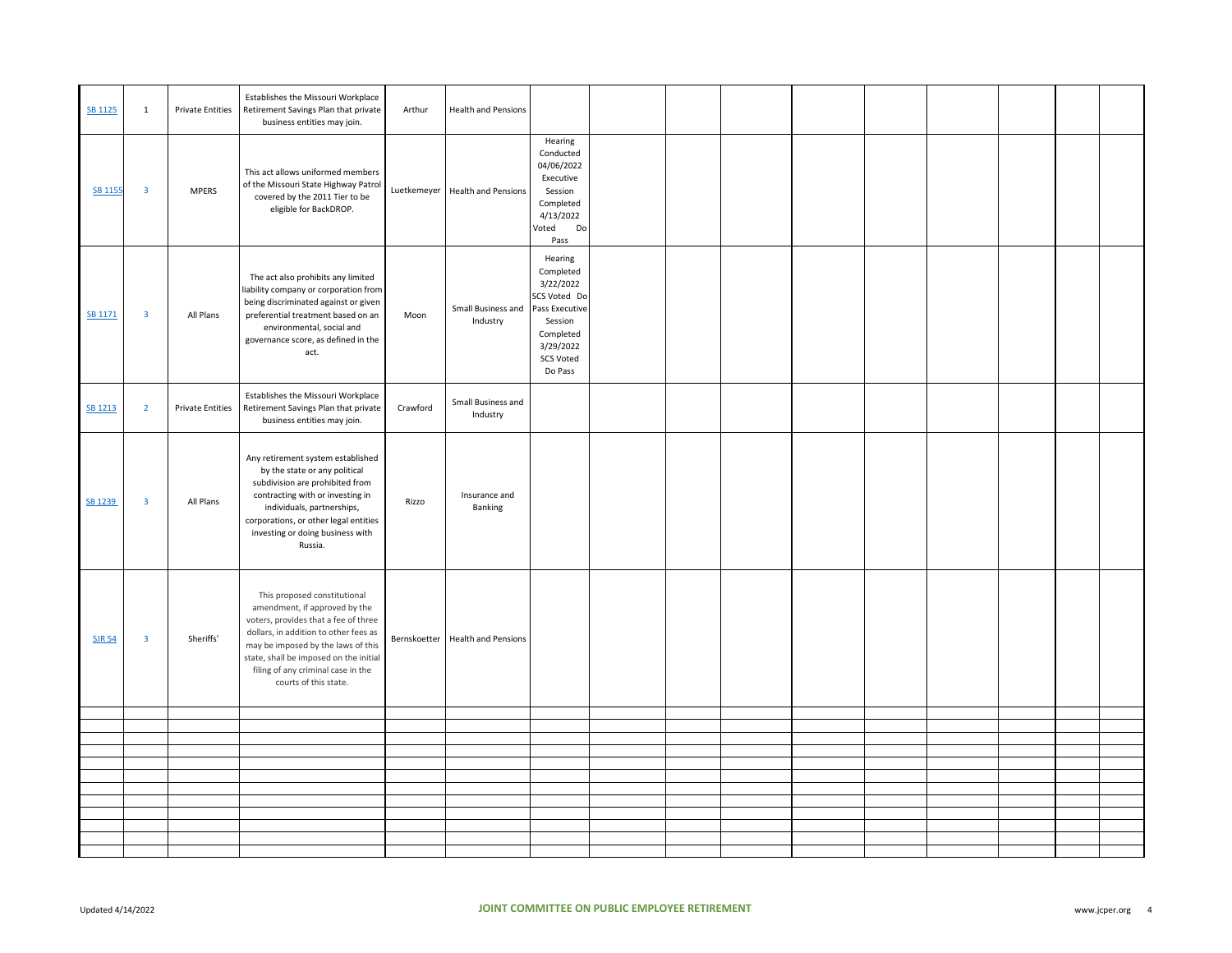|                |                         |                                                                   | <b>HOUSE BILLS</b>                                                                                                                                                                                                                                                      |            |                       | <b>HOUSE ACTION</b>                                                                                                          |                                                                                                                                       |                                                               |                                                                                                                                              |                        |                                | <b>SENATE ACTION</b> |                    |              | <b>OTHER ACTION</b> |
|----------------|-------------------------|-------------------------------------------------------------------|-------------------------------------------------------------------------------------------------------------------------------------------------------------------------------------------------------------------------------------------------------------------------|------------|-----------------------|------------------------------------------------------------------------------------------------------------------------------|---------------------------------------------------------------------------------------------------------------------------------------|---------------------------------------------------------------|----------------------------------------------------------------------------------------------------------------------------------------------|------------------------|--------------------------------|----------------------|--------------------|--------------|---------------------|
| Bill<br>Number | Impact<br>Level         | <b>System Affected</b>                                            | Description                                                                                                                                                                                                                                                             | Sponsor    | Committee<br>Assigned | Date/Time<br><b>Hearing Rm</b>                                                                                               | Committee<br>Action                                                                                                                   | Perfected                                                     | Passed 3rd<br>Read                                                                                                                           | Committee<br>Assigned  | Date/Time<br><b>Hearing Rm</b> | Committee<br>Action  | Passed 3rd<br>Read | <b>Notes</b> | Gov<br>Action       |
| <b>HB 1473</b> | 1                       | LAGERS                                                            | Allows third class counties and Cape<br>Girardeau the option to elect<br>telecommunicators, jailors and emergency<br>medical personnel as public safety members                                                                                                         | Pike       | Pensions              | Hearing<br>Conducted<br>1/12/2022<br>Executive<br>Session<br>Completed<br>1/19/2022<br>Voted<br>Do Pass                      | 1/19/2022<br>Referred to<br>Rules -<br>Administrative<br>Oversight<br>Executive<br>Session<br>Completed<br>2/14/2022<br>Voted Do Pass | 3/01/2022<br>Perfected                                        | 3/9/2022<br>Placed on<br>informal<br>calendar for<br>Third read<br>3/10/2022<br><b>Third Read</b><br>and Passed<br>and Reported<br>to Senate | Health and<br>Pensions |                                |                      |                    |              |                     |
| HB 1476        | $\overline{2}$          | St. Louis Police<br><b>Retirement System</b>                      | Transfers control of the City of St. Louis<br>Police Department to the Board of Police<br>Commissioners. Modifies the composition of<br>the retirement system's board of trustees.                                                                                      | Schroer    |                       |                                                                                                                              |                                                                                                                                       |                                                               |                                                                                                                                              |                        |                                |                      |                    |              |                     |
| <b>HB1506</b>  | $\overline{\mathbf{3}}$ | CERF                                                              | Authorizes a waiver for certain penalties for<br>late payment of property taxes.                                                                                                                                                                                        | Ellebracht |                       |                                                                                                                              |                                                                                                                                       |                                                               |                                                                                                                                              |                        |                                |                      |                    |              |                     |
| HB1564         | 1                       | <b>Blind Pension Fund</b>                                         | Modifies the mailing requirements for the<br>Blind Pension Fund.                                                                                                                                                                                                        | Griffith   | Emerging<br>Issues    | Hearing<br>Completed<br>3/29/2022<br>Executive<br>Session<br>Completed<br>4/5/2022<br>Voted Do Pass                          | 4/12/2022<br>Referred to<br>Rules -<br>Administrative<br>Oversight<br>Executive<br>Session<br>Completed<br>4/14/2022<br>Voted Do Pass |                                                               |                                                                                                                                              |                        |                                |                      |                    |              |                     |
| HB1615         | $\mathbf{1}$            | Public pension plans<br>sponsored by<br>political<br>subdivisions | Provides that members of the General<br>Assembly are ex officio members of all<br>boards, commissions, committees, councils<br>and other legislative or regulatory bodies of<br>all political subdivisions within the<br>boundaries of a member's legislative district. | Lovasco    |                       |                                                                                                                              |                                                                                                                                       |                                                               |                                                                                                                                              |                        |                                |                      |                    |              |                     |
| HB1670         | $\overline{\mathbf{3}}$ | Certain Government<br>Entities                                    | Creates a provision that prohibits certain<br>government entities from doing business<br>with entities that require individuals to<br>undergo COVID-19 vaccinations or provide<br>proof of COVID-19 vaccination.                                                        | Seitz      | Judiciary             | Hearing<br>Conducted<br>2/16/2022<br>Action<br>Postponed<br>Hearing<br>Completed<br>3/23/2022<br><b>HCS Voted</b><br>Do Pass | 3/24/2022<br>Referred to<br>Rules -<br>Administrative<br>Oversight<br>Hearing<br>Competed<br>3/30/2022<br>Voted Do Pass               | 4/11/2022<br>Placed on<br>Informal<br>Perfection<br>Calendar` |                                                                                                                                              |                        |                                |                      |                    |              |                     |
| HB1676         | $\overline{\mathbf{3}}$ | LAGERS                                                            | Changes the job title of "emergency<br>telecommunicators" to "emergency<br>telecommunicator first responders."                                                                                                                                                          | Perkins    | <b>Public Safety</b>  | Hearing<br>Scheduled<br>3/29/2022<br>Completed<br>Executive<br>Session<br>Completed<br>4/5/2022<br>Voted<br>Do Pass          | 4/05/2022<br>Referred to<br>Rules -<br>Legislative<br>Oversight                                                                       |                                                               |                                                                                                                                              |                        |                                |                      |                    |              |                     |

## 2022 REGULAR SESSION - HOUSE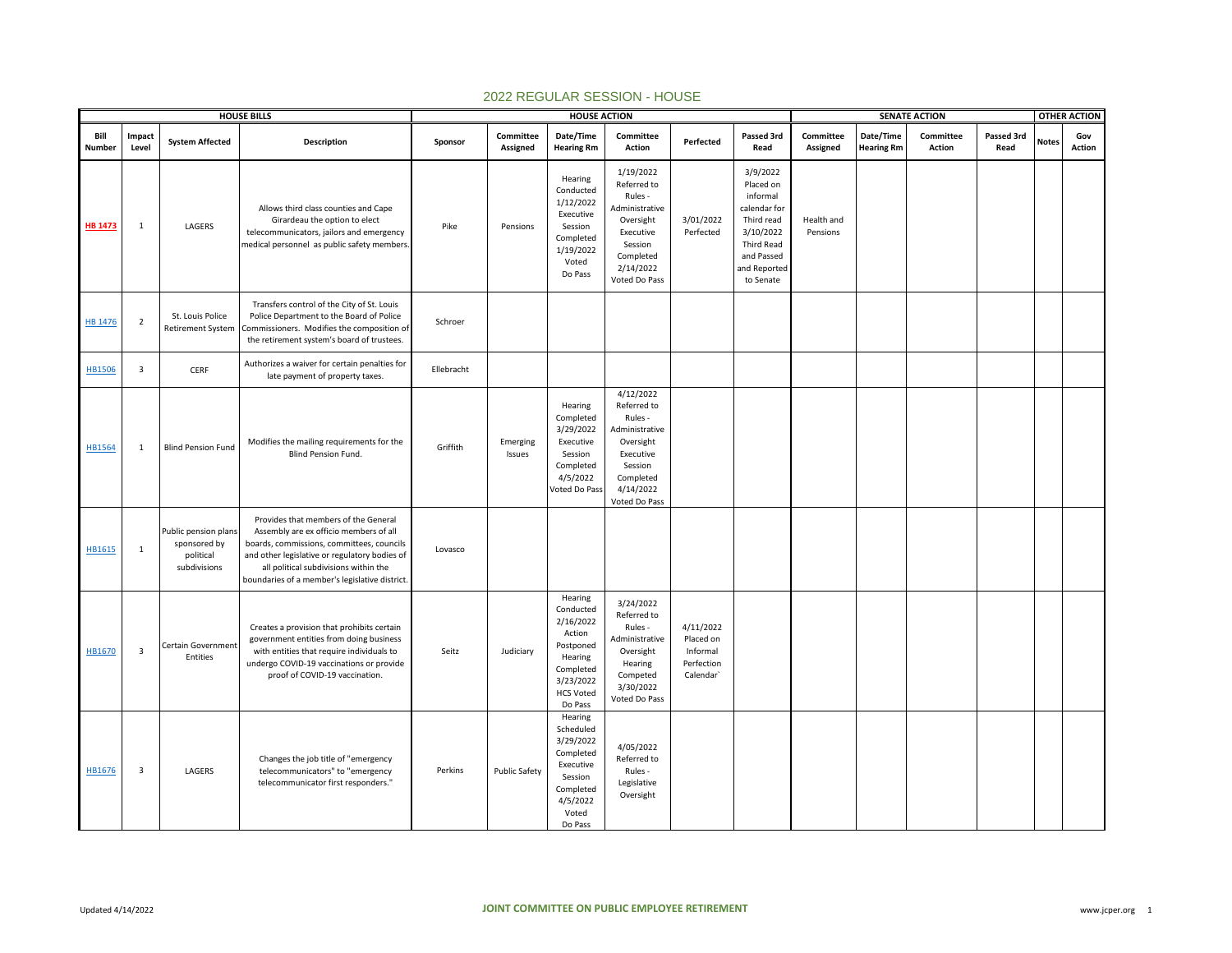| HB1691        | $\overline{2}$          | Public pension plans<br>sponsored by<br>certain political<br>subdivisions as<br>defined by the act | Prohibits the state and certain political<br>subdivisions from entering into a contract<br>with a employer or company that engages ir<br>discrimination against unvaccinated, as<br>described in the act.                                                                                                                               | <b>Boggs</b> | Judiciary                                | Hearing<br>Conducted<br>1/25/2022                                                                                  |                                                                                                                                       |                                                                                                                                                                                                      |                                                                                                                                                                       |                                       |                                    |  |  |
|---------------|-------------------------|----------------------------------------------------------------------------------------------------|-----------------------------------------------------------------------------------------------------------------------------------------------------------------------------------------------------------------------------------------------------------------------------------------------------------------------------------------|--------------|------------------------------------------|--------------------------------------------------------------------------------------------------------------------|---------------------------------------------------------------------------------------------------------------------------------------|------------------------------------------------------------------------------------------------------------------------------------------------------------------------------------------------------|-----------------------------------------------------------------------------------------------------------------------------------------------------------------------|---------------------------------------|------------------------------------|--|--|
| HB1732        | 1                       | <b>Private Entities</b>                                                                            | Establishes the Missouri Workplace<br>Retirement Savings Plan that private business<br>entities may join.                                                                                                                                                                                                                               | O'Donnell    | Financial<br>Institutions                | Hearing<br>Conducted<br>1/12/2022<br>Executive<br>Completed<br>1/19/2022<br>HCS<br>Voted<br>Do Pass                | 1/20/2022<br>Referred to<br>Rules -<br>Administrative<br>Oversight<br>Executive<br>Session<br>Completed<br>2/07/2022<br>Voted Do Pass | 3/1/2022<br>Placed on<br>Informal<br>Calendar<br>3/3/2022<br>Perfected                                                                                                                               | 3/9/2022<br>Placed on<br>informal<br>calendar for<br>Third read<br>3/10/2022<br>Third Read<br>and Passed<br>and Reported<br>to Senate                                 | <b>Small Business</b><br>and Industry | Hearing<br>Completed<br>04/12/2022 |  |  |
| <b>HB1750</b> | $\overline{\mathbf{3}}$ | PSRS, PEERS, Kansas<br>City PSRS and St.<br>Louis PSRS                                             | 168.036: Allows school districts to issue<br>school district teaching permits for persons<br>without a certificate of license to teach<br>granted by the State Board Of Education.<br>37.850: Requires plans to submitted<br>compensation details of all employees which<br>includes all forms of compensation and<br>benefits awarded. | Basye        | Elementary<br>and Secondary<br>Education | Hearing<br>Conducted<br>1/19/2022<br>Executive<br>Session<br>Completed<br>2/01/2022<br><b>HCS Voted</b><br>Do Pass | 2/01/2022 Rules<br>- Legislative<br>Oversight<br>Executive<br>Session<br>Completed<br>2/10/2022<br>Voted Do Pass                      | 3/07/2022<br>Placed on<br>Formal<br>Perfection<br>Calendar<br>3/9/2022<br>Perfected with<br>Amendments<br><b>Fiscal Review</b><br>Executive<br>Session<br>Completed<br>3/23/2022<br>Voted<br>Do Pass | <b>Fiscal Review</b><br>Executive<br>Session<br>Completed<br>3/23/2022<br>Voted<br>Do Pass<br>3/24/2022<br>Placed on<br>Informal<br>Calendar for<br><b>Third Read</b> | Education                             |                                    |  |  |
| HB1753        | $\overline{\mathbf{3}}$ | PSRS and PEERS                                                                                     | Modifies the working after retirement critical<br>shortage law for PSRS and PEERS. Increases<br>the length of time, from two years to four<br>years, that a retired member may work after<br>retirement without losing his or her<br>retirement benefit                                                                                 | Basye        | Elementary<br>and Secondary<br>Education | Hearing<br>Conducted<br>3/22/2022<br>Executive<br>Session<br>Completed<br>3/29/2022<br><b>HCS Voted</b><br>Do Pass | 3/29/2022<br>Referred to<br>Rules -<br>Legislative<br>Oversight<br>Executive<br>Session<br>Completed<br>4/7/2022<br>Voted Do Pass     |                                                                                                                                                                                                      |                                                                                                                                                                       |                                       |                                    |  |  |
| HB1770        | $\overline{\mathbf{3}}$ | Al Public School<br>Systems                                                                        | Modifies the salary for permanent contract<br>teachers for all public school systems. This<br>provision does not apply to St. Louis City.                                                                                                                                                                                               | Lewis        | Elementary<br>and Secondary<br>Education | Hearing<br>Completed<br>3/29/2022<br>Executive<br>Session<br>Completed<br>4/5/2022<br><b>HCS Voted</b><br>Do Pass  | 4/05/2022<br>Referred to<br>Rules -<br>Legislative<br>Oversight<br>Hearing<br>Scheduled<br>4/19/2022<br>HHR4<br>3:00 pm               |                                                                                                                                                                                                      |                                                                                                                                                                       |                                       |                                    |  |  |
| HB1831        | $\overline{\mathbf{3}}$ | St. Louis PSRS                                                                                     | Provides a one time supplemental payment<br>for retired members and beneficiaries of the<br>St. Louis PSRS, subject to state<br>appropriations.                                                                                                                                                                                         | Gray         |                                          |                                                                                                                    |                                                                                                                                       |                                                                                                                                                                                                      |                                                                                                                                                                       |                                       |                                    |  |  |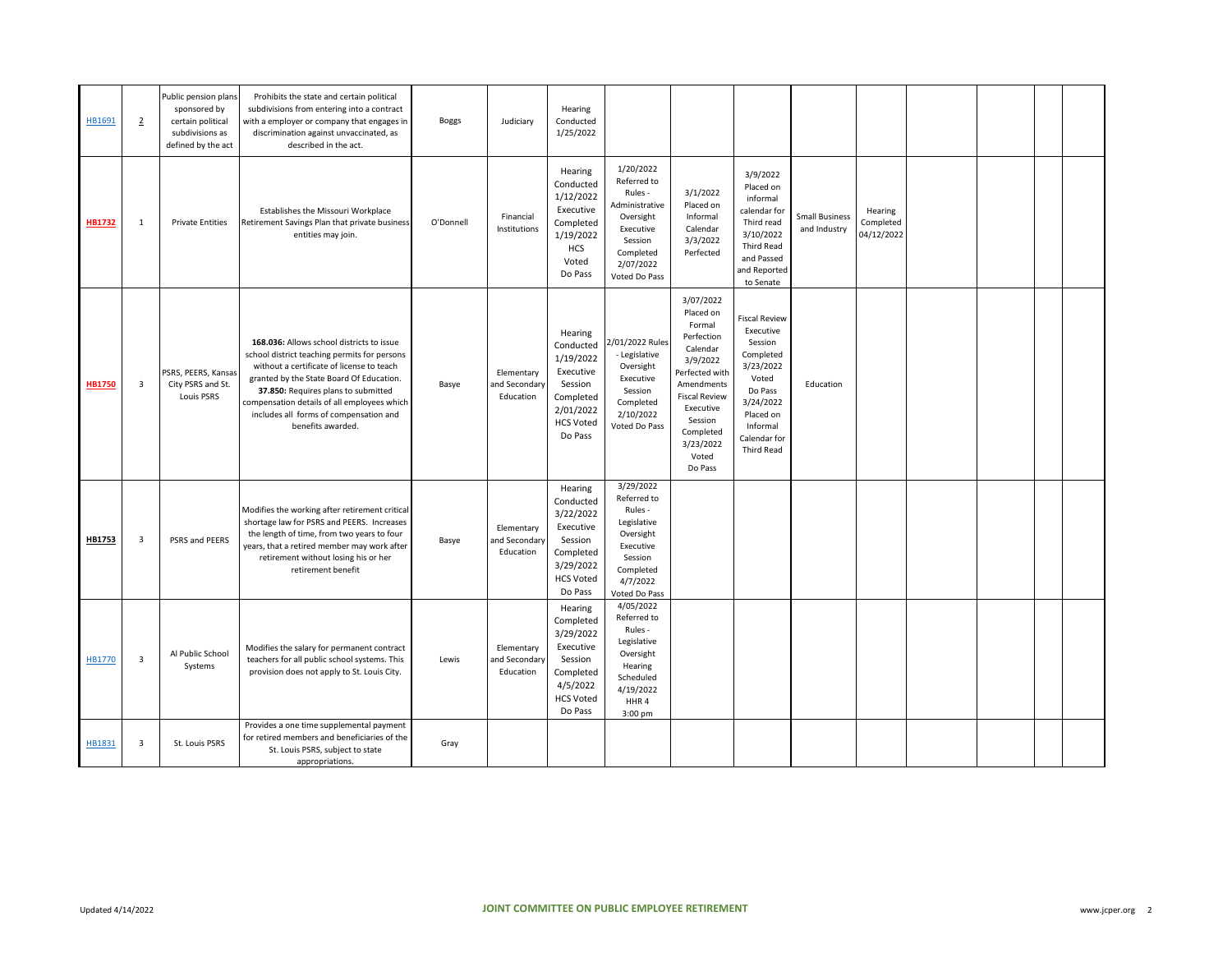| HB1881        | $\overline{\mathbf{3}}$ | PSRS and PEERS                                         | Modifies the working after retirement critical<br>shortage law for PSRS and PEERS. Increases<br>the length of time, from two years to four<br>years, that a retired member may work after<br>retirement without losing his or her<br>retirement benefit when a district has<br>declared a teacher/employee critical<br>shortage. | Black (7)        | Elementary<br>and Secondary<br>Education | Hearing<br>Completed<br>2/22/2022<br>Executive<br>Session<br>Completed<br>2/23/2022<br>Voted<br>Do Pass              | 2/24/2022<br>Referred to<br>Rules -<br>Legislative<br>Oversight<br>Hearing<br>Completed<br>3/24/2022<br>Voted Do Pass              | 4/04/2022<br>Placed on<br>Informal<br>Perfection<br>Calendar |                                       |                        |  |  |  |
|---------------|-------------------------|--------------------------------------------------------|----------------------------------------------------------------------------------------------------------------------------------------------------------------------------------------------------------------------------------------------------------------------------------------------------------------------------------|------------------|------------------------------------------|----------------------------------------------------------------------------------------------------------------------|------------------------------------------------------------------------------------------------------------------------------------|--------------------------------------------------------------|---------------------------------------|------------------------|--|--|--|
| <b>HB1886</b> | $\mathbf{1}$            | LAGERS                                                 | Repeals the prohibition on counties other<br>than third class counties and Cape Girardeau<br>County from being able to elect to cover<br>emergency telecommunicators, jailors, and<br>emergency medical service personnel as<br>public safety members.                                                                           | Rogers           |                                          |                                                                                                                      |                                                                                                                                    |                                                              |                                       |                        |  |  |  |
| HB1925        | 1                       | <b>Blind Pension Fund</b>                              | Modifies the mailing requirements for the<br>Blind Pension Fund.                                                                                                                                                                                                                                                                 | Walsh Moore (93) |                                          |                                                                                                                      |                                                                                                                                    |                                                              |                                       |                        |  |  |  |
| HB1927        | 1                       |                                                        | Excludes certain retirement accounts from<br>the determination of eligibility under the<br>Ticket to Work Health Assurance Program.                                                                                                                                                                                              | Walsh Moore (93) |                                          |                                                                                                                      |                                                                                                                                    |                                                              |                                       |                        |  |  |  |
| HB1984        | $\overline{2}$          | <b>MPERS</b>                                           | Modifies the terms of the elected members<br>of the MoDOT and Highway Patrol<br>Employees' Retirement System board of<br>trustees.                                                                                                                                                                                               | Hovis            | Pensions                                 | Hearing<br>Completed<br>02/09/2022<br>Executive<br>Completed<br>2/16/2022<br>HCS<br>Voted<br>Do Pass                 | 2/22/2022<br>Referred to<br>Consent and<br>House<br>Procedure<br>Executive<br>Session<br>Completed<br>3/01/2022<br>Voted Do Pass   | 3/22/2022<br>Perfected by<br>Consent                         | 3/24/2022<br>Third Read<br>and Passed | Health and<br>Pensions |  |  |  |
| HB1998        | $\overline{\mathbf{3}}$ | PSRS, PEERS, Kansas<br>City PSRS and St.<br>Louis PSRS | Allows school districts to issue school district<br>teaching permits for persons without a<br>certificate of license to teach granted by the<br>State Board Of Education.                                                                                                                                                        | Davidson         | Elementary<br>and Secondary<br>Education | Hearing<br>Completed<br>2/22/2022<br>Executive<br>Session<br>Completed<br>3/1/2022<br><b>HCS</b><br>Voted Do<br>Pass | 3/02/2022<br>Referred to<br>Rules -<br>Legislative<br>Oversight<br>Executive<br>Session<br>Completed<br>3/24/2022<br>Voted Do Pass | 4/04/2022<br>Placed on<br>Informal<br>Perfection<br>Calendar |                                       |                        |  |  |  |
| HB2054        | $\overline{\mathbf{3}}$ | LAGERS                                                 | Changes the job title of "emergency<br>telecommunicators" to "telecommunicator<br>first responders."                                                                                                                                                                                                                             | Roden            | <b>Public Safety</b>                     | Hearing<br>Completed<br>3/08/2022<br>Executive<br>Session<br>Completed<br>3/29/2022<br><b>HCS Voted</b><br>Do Pass   | 3/29/2022<br>Referred to<br>Rules -<br>Legislative<br>Oversight                                                                    |                                                              |                                       |                        |  |  |  |
| <b>HB2057</b> | $\overline{3}$          | LAGERS                                                 | Changes the job title of "emergency<br>telecommunicators" to "telecommunicator<br>first responders."                                                                                                                                                                                                                             | Sauls            |                                          |                                                                                                                      |                                                                                                                                    |                                                              |                                       |                        |  |  |  |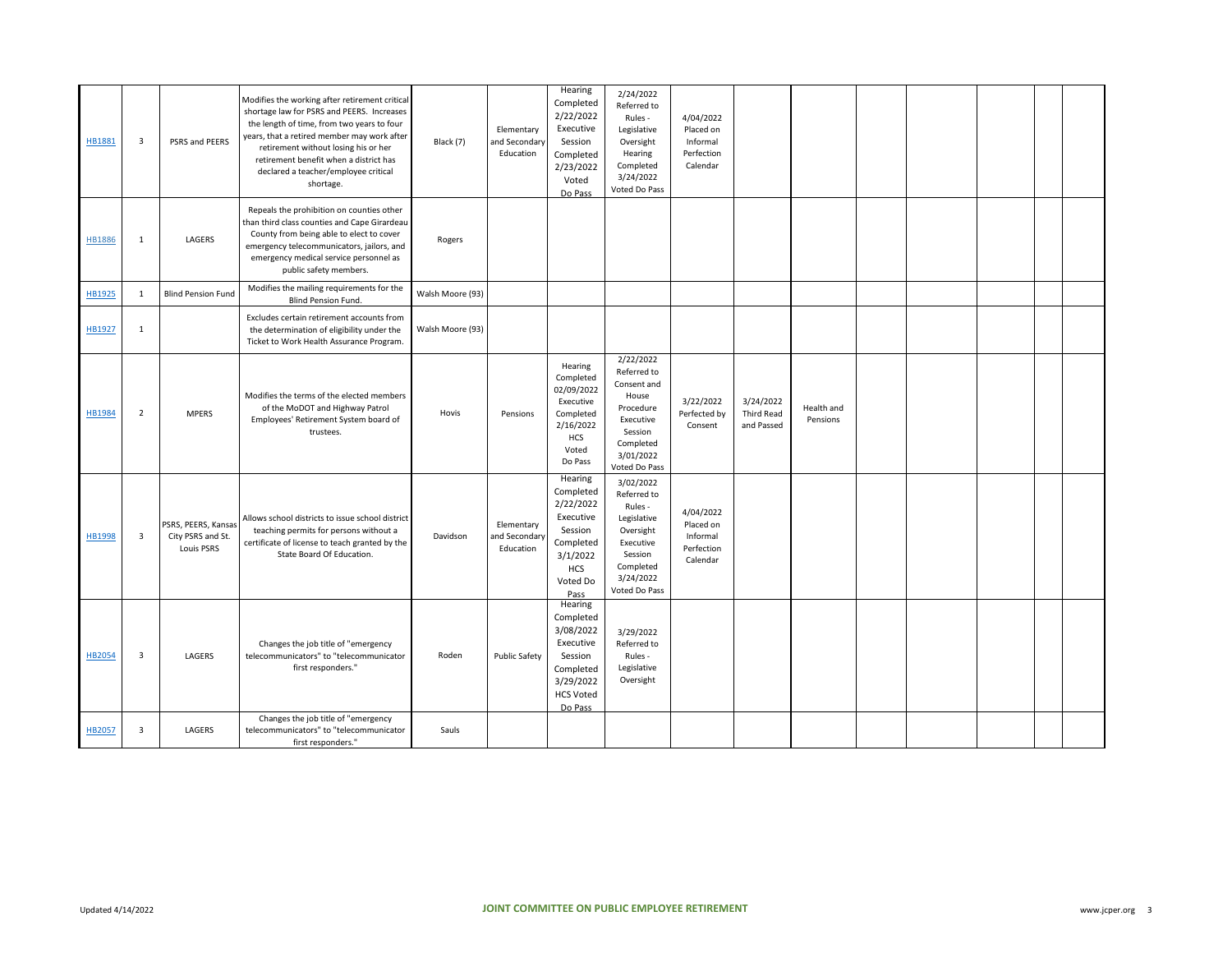| HB2089 | 3              | PSRS and PEERS | Modifies provisions relating to teacher<br>employment. Modifies the working after<br>retirement critical shortage law for PSRS and<br>PEERS. Increases the length of time, from<br>two years to four years, that a retired<br>member may work after retirement without<br>losing his or her retirement benefit when a<br>district has declared a teacher/employee<br>critical shortage. Repeals the prohibition on<br>retired members being employed as a<br>superintendent under critical shortage.                                                                                                                                                                                                                                                                    | Pollitt             |          |                                                                                                                    |                                                                    |  |  |  |  |
|--------|----------------|----------------|-------------------------------------------------------------------------------------------------------------------------------------------------------------------------------------------------------------------------------------------------------------------------------------------------------------------------------------------------------------------------------------------------------------------------------------------------------------------------------------------------------------------------------------------------------------------------------------------------------------------------------------------------------------------------------------------------------------------------------------------------------------------------|---------------------|----------|--------------------------------------------------------------------------------------------------------------------|--------------------------------------------------------------------|--|--|--|--|
| HB2114 | $\overline{3}$ | PSRS & PEERS   | 169.560: Modifies the amount of<br>compensation that a retired PSRS member<br>may earn without a discontinuance of the<br>member's retirement benefit while working<br>after retirement in a position that does not<br>require teacher certification. Instead of<br>compensation being limited to sixty percent<br>of the minimum teacher's salary, allowable<br>compensation will be limited to the annual<br>earnings limit applicable to a Social Security<br>recipient working while receiving Social<br>Security benefits. 169.596: Increases the<br>length of time, from two years to four years,<br>that a retired member may work after<br>retirement without losing his or her<br>retirement benefit when a school district has<br>declared a teacher/employee | Black (7)           | Pensions | Hearing<br>Completed<br>1/26/2022<br>Executive<br>Session<br>Completed<br>02/09/2022<br>Voted<br>Do Pass           | 2/10/2022<br>Referred to<br>Rules -<br>Administrative<br>Oversight |  |  |  |  |
| HB2161 | 3              | <b>PSRS</b>    | Reauthorizes the 2.55 multiplier for teachers<br>retiring with 32 or more years of service. E.C.                                                                                                                                                                                                                                                                                                                                                                                                                                                                                                                                                                                                                                                                        | Dinkins             | Pensions | Hearing<br>Completed<br>3/23/2022<br>Executive<br>Session<br>Conducted<br>3/30/2022<br><b>HCS Voted</b><br>Do Pass | 3/30/2022<br>Referred to<br>Rules -<br>Administrative<br>Oversight |  |  |  |  |
| HB2194 | 3              | PSRS & PEERS   | Modifies the amount of compensation that a<br>retired PSRS member may earn without a<br>discontinuance of the member's retirement<br>benefit while working after retirement in a<br>position that does not require teacher<br>certification. Instead of compensation being<br>limited to sixty percent of the minimum<br>teacher's salary, allowable compensation will<br>be sixty percent of the average teacher's<br>salary for the primary district the person is<br>employed in after retirement.                                                                                                                                                                                                                                                                   | <b>Kelley (127)</b> | Pensions |                                                                                                                    |                                                                    |  |  |  |  |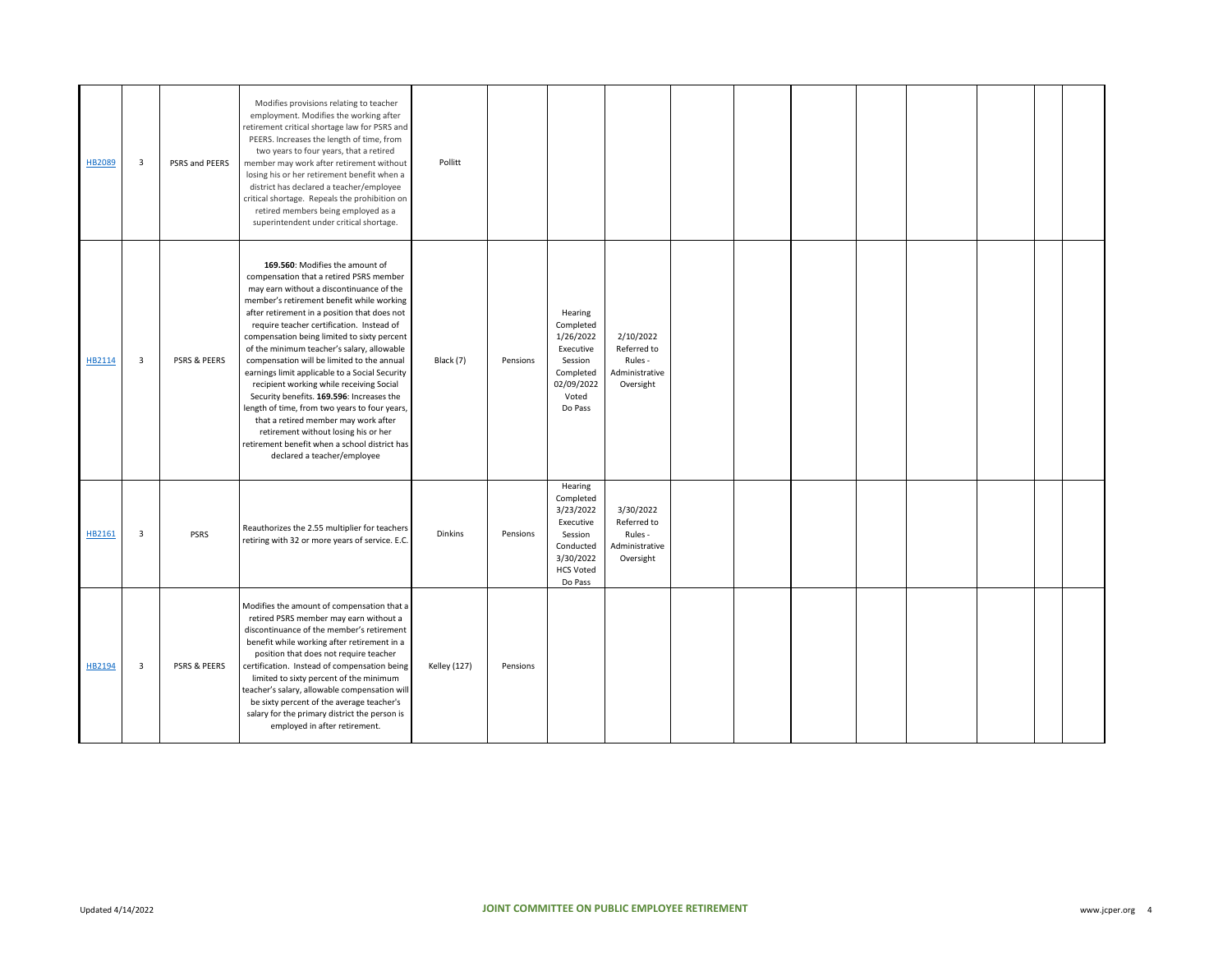| HB2216        | 3              | PSRS & PEERS                                           | Modifies the amount of compensation that a<br>retired PSRS member may earn without a<br>discontinuance of the member's retirement<br>benefit while working after retirement in a<br>position that does not require teacher<br>certification. Instead of compensation being<br>limited to sixty percent of the minimum<br>teacher's salary, allowable compensation will<br>be sixty percent of the average teacher's<br>salary for the primary district the person is<br>employed in after retirement. | Bromley   | Pensions                                 |                                                                                                                |                                                                                                                                      |                                                                                                          |                                                                                                                                              |           |                                                                   |  |  |
|---------------|----------------|--------------------------------------------------------|-------------------------------------------------------------------------------------------------------------------------------------------------------------------------------------------------------------------------------------------------------------------------------------------------------------------------------------------------------------------------------------------------------------------------------------------------------------------------------------------------------|-----------|------------------------------------------|----------------------------------------------------------------------------------------------------------------|--------------------------------------------------------------------------------------------------------------------------------------|----------------------------------------------------------------------------------------------------------|----------------------------------------------------------------------------------------------------------------------------------------------|-----------|-------------------------------------------------------------------|--|--|
| HB2234        | $\overline{2}$ | MOSERS, MPERS,<br><b>Judicial Retirement</b><br>System | Modifies multiple provisions for MOSERS,<br>MPERS and the Judicial Retirement System.                                                                                                                                                                                                                                                                                                                                                                                                                 | Black (7) | Pensions                                 | Hearing<br>Completed<br>1/26/2022<br>Executive<br>Session<br>Completed<br>02/09/2022<br>Voted<br>Do Pass       | 2/10/2022<br>Referred to<br>Rules -<br>Administrative<br>Oversight                                                                   |                                                                                                          |                                                                                                                                              |           |                                                                   |  |  |
| HB2235        | 3              | MOSERS and<br><b>MPERS</b>                             | Requires the MOSERS and MPERS boards of<br>trustees to establish a buy-out program for<br>terminated vested members by January 1,<br>2023. Such members may make a one-time<br>election to receive a lump sum payment<br>equal to sixty percent of the present value of<br>their deferred annuity, or a greater<br>percentage, if determined by the board.                                                                                                                                            | Black (7) |                                          |                                                                                                                |                                                                                                                                      |                                                                                                          |                                                                                                                                              |           |                                                                   |  |  |
| HB2236        | 3              | MOSERS and<br><b>MPERS</b>                             | Allows a retired member of MOSERS or<br>MPERS who returns to employment and<br>subsequently marries to elect a joint and<br>survivor option benefit plan upon re-entry<br>into retirement if the member was not<br>eligible for a joint and survivor option benefit<br>plan at the original retirement date.                                                                                                                                                                                          | Black (7) |                                          |                                                                                                                |                                                                                                                                      |                                                                                                          |                                                                                                                                              |           |                                                                   |  |  |
| HB2245        | 3              | <b>MPERS</b>                                           | Permits uniformed members of the Highway<br>Patrol who are members of the 2011 Tier to<br>be eligible for BackDROP.                                                                                                                                                                                                                                                                                                                                                                                   | Copeland  | Pensions                                 | Hearing<br>Completed<br>3/30/2022<br>Executive<br>Session<br>Completed<br>4/6/2022<br>Voted<br>Do Pass         | 4/06/2022<br>Referred to<br>Rules -<br>Administrative<br>Oversight                                                                   |                                                                                                          |                                                                                                                                              |           |                                                                   |  |  |
| <b>HB2304</b> | 3              | PSRS & PEERS                                           | Creates a provision that allows a retired<br>person to continue to receive their<br>retirement benefit to be employed on a part-<br>time or temporary substitute basis without<br>discontinuance of the persons retirement<br>benefit.                                                                                                                                                                                                                                                                | Lewis     | Elementary<br>and Secondary<br>Education | Hearing<br>Conducted<br>1/13/2022<br>Executive<br>Session<br>Completed<br>1/25/2022<br>HCS<br>Voted<br>Do Pass | 1/27/2022<br>Referred to<br>Rules -<br>Legislative<br>Oversight<br>Executive<br>Session<br>Completed<br>2/1/2022<br>Voted<br>Do Pass | 2/16/2022<br>Placed on<br>Informal<br>Perfection<br>Calendar<br>3/1/2022<br>Perfected with<br>Amendments | 3/03/2022<br>Placed on<br>Informal<br>Calendar<br>for Third<br>Reading<br>3/10/2022<br>Third Read<br>and Passed<br>and Reported<br>to Senate | Education | Hearing<br>Completed<br>04/12/2022<br><b>SCS Voted</b><br>Do Pass |  |  |
| HB2352        | $\mathsf 3$    | St. Louis PSRS                                         | Provides a one time supplemental payment<br>for retired members and beneficiaries of the<br>St. Louis PSRS, subject to state<br>appropriations.                                                                                                                                                                                                                                                                                                                                                       | Anderson  |                                          |                                                                                                                |                                                                                                                                      |                                                                                                          |                                                                                                                                              |           |                                                                   |  |  |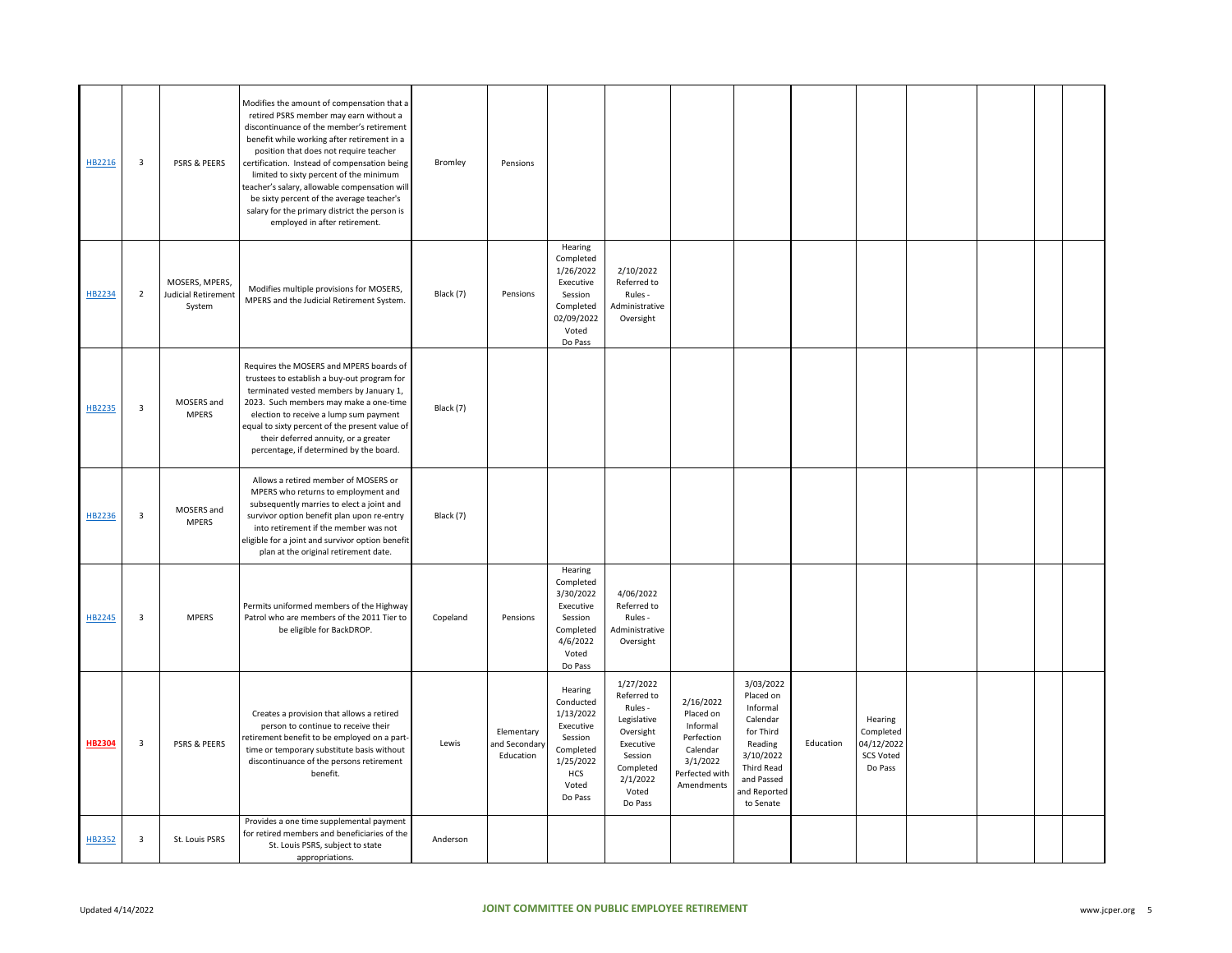| <b>HB2381</b> | $\overline{\mathbf{3}}$ | LAGERS                                       | Changes the job title of "emergency<br>telecommunicators" to "telecommunicator<br>first responders."                                                                                                                                                                                                                                                                                                                                                                                                                           | Roden     | <b>Public Safety</b>      | Hearing<br>Conducted<br>1/25/2022<br>Executive<br>Session<br>Completed<br>02/01/2022<br>HCS<br>Voted<br>Do Pass | 2/1/2022<br>Referred to<br>Rules -<br>Legislative<br>Oversight<br>Hearing<br>Completed<br>3/3/2022<br>Voted Do Pass                   | 4/12/2022<br>Placed on<br>Formal<br>Perfection<br>Calendar |                                                                                                                             |                          |                                    |  |  |
|---------------|-------------------------|----------------------------------------------|--------------------------------------------------------------------------------------------------------------------------------------------------------------------------------------------------------------------------------------------------------------------------------------------------------------------------------------------------------------------------------------------------------------------------------------------------------------------------------------------------------------------------------|-----------|---------------------------|-----------------------------------------------------------------------------------------------------------------|---------------------------------------------------------------------------------------------------------------------------------------|------------------------------------------------------------|-----------------------------------------------------------------------------------------------------------------------------|--------------------------|------------------------------------|--|--|
| <b>HB2400</b> | $\overline{2}$          | All newly created<br>private plans           | This bill provides that both a client and a<br>registered professional employer<br>organization (PEO) shall each be deemed an<br>employer for purposes of sponsoring<br>retirement and welfare benefits plans for<br>covered employees.                                                                                                                                                                                                                                                                                        | Houx      | Pensions                  | Hearing<br>Completed<br>2/16/2022<br>Executive<br>Session<br>Completed<br>2/23/2022<br>Voted<br>Do Pass         | 2/23/2022<br>Referred to<br>Consent and<br>House<br>Procedure<br>Hearing<br>Scheduled<br>3/1/2022<br>Voted Do Pass                    | 3/31/2022<br>Perfected by<br>Consent                       | 4/04/2022<br><b>Third Read</b><br>and Passed                                                                                | Insurance and<br>Banking | Hearing<br>Completed<br>04/12/2022 |  |  |
| HB2430        | $\overline{\mathbf{3}}$ | PSRS                                         | Reauthorizes the 2.55 multiplier for teachers<br>retiring with 32 or more years of service.                                                                                                                                                                                                                                                                                                                                                                                                                                    | Black (7) | Pensions                  | Hearing<br>Completed<br>3/23/2022<br>Executive<br>Session<br>Completed<br>4/6/2022<br>Voted<br>Do Pass          | 4/06/2022<br>Referred to<br>Rules -<br>Administrative<br>Oversight                                                                    |                                                            |                                                                                                                             |                          |                                    |  |  |
| HB2432        | $\overline{2}$          | St. Louis Police<br><b>Retirement System</b> | Transfers control of the City of St. Louis<br>Police Department to the Board of Police<br>Commissioners. Modifies the composition of<br>the retirement system's board of trustees.                                                                                                                                                                                                                                                                                                                                             | Roden     | <b>Public Safety</b>      | Hearing<br>Completed<br>3/29/2022<br>Executive<br>Session<br>Scheduled<br>4/5/2022<br>Action<br>Postponed       |                                                                                                                                       |                                                            |                                                                                                                             |                          |                                    |  |  |
| HB2494        | $\overline{2}$          | <b>PSRS &amp; PEERS</b>                      | Creates a provision that allows a retired<br>person to continue to receive their<br>retirement benefit to be employed on a part-<br>time or temporary substitute basis without<br>discontinuance of the persons retirement<br>benefit.                                                                                                                                                                                                                                                                                         | Black (7) | Pensions                  |                                                                                                                 |                                                                                                                                       |                                                            |                                                                                                                             |                          |                                    |  |  |
| HB2571        | $\overline{2}$          | <b>Private Entities</b>                      | This bill establishes the "Missouri Workplace<br>Retirement Savings Plan", which is a multiple-<br>employer retirement saving plan treated as a<br>single plan under Title I of The Employee<br>Retirement Income Security Act of 1974<br>(ERISA) under 401(a), 401(k), and 413(c) of<br>the Internal Revenue Code, in which multiple<br>employers may voluntarily choose to<br>participate regardless of whether any<br>relationship exists between and among the<br>employers other than their participation in<br>the plan. | Owen      | Financial<br>Institutions | Hearing<br>Completed<br>2/16/2022<br>Executive<br>Session<br>Completed<br>2/23/2022<br>Voted<br>Do Pass         | 3/08/2022<br>Referred to<br>Rules -<br>Administrative<br>Oversight<br>Executive<br>Session<br>Completed<br>3/30/2022<br>Voted Do Pass | 4/11/2022<br>Perfected with<br>Amendments                  | 4/12/2022<br>Referred to<br><b>Fiscal Review</b><br>4/14/2022<br>Placed on<br>Informal<br>Calendar for<br><b>Third Read</b> |                          |                                    |  |  |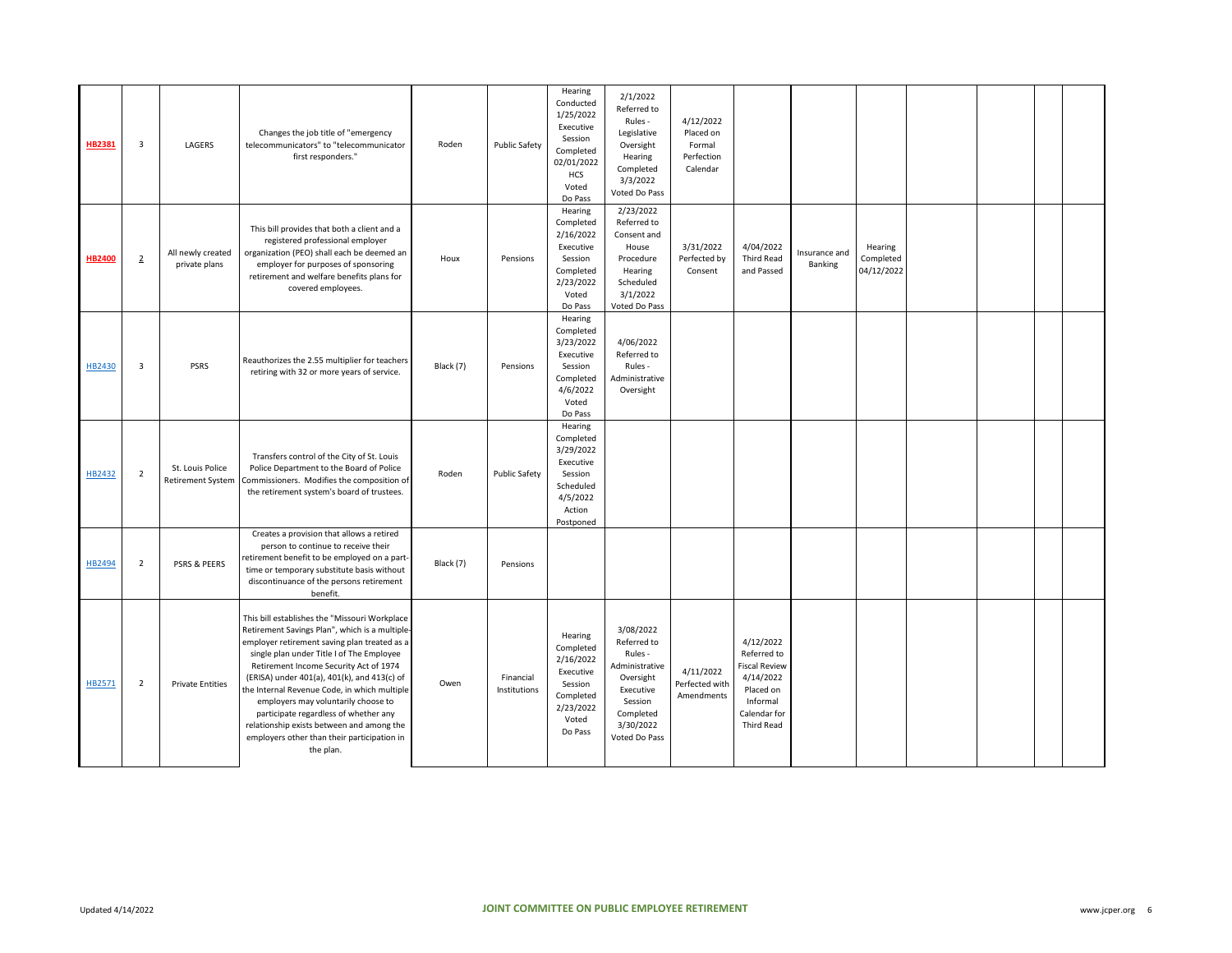| HB2652         | $\overline{\mathbf{3}}$ | PSRS                                         | The bill allows school districts to include<br>differentiated placement of teachers on the<br>salary schedule to provide increased<br>compensation to recruit and retain teachers<br>in hard-to-staff subject areas and schools                                                                                           | Haffner             | Elementary<br>ind Secondary<br>Education | Hearing<br>Completed<br>3/08/2022<br>Executive<br>Session<br>Completed<br>3/22/2022<br><b>HCS Voted Do</b><br>Pass   | 3/22/2022<br>Referred to<br>Rules -<br>Legislative<br>Oversight<br>Hearing<br>Completed<br>3/24/2022<br>Voted Do Pass | 4/04/2022<br>Placed on<br>Informal<br>Perfection<br>Calendar |  |                                                                                                                                                                                      |  |  |
|----------------|-------------------------|----------------------------------------------|---------------------------------------------------------------------------------------------------------------------------------------------------------------------------------------------------------------------------------------------------------------------------------------------------------------------------|---------------------|------------------------------------------|----------------------------------------------------------------------------------------------------------------------|-----------------------------------------------------------------------------------------------------------------------|--------------------------------------------------------------|--|--------------------------------------------------------------------------------------------------------------------------------------------------------------------------------------|--|--|
| HB2671         | 3                       | St. Louis Police<br><b>Retirement System</b> | Transfers control of the City of St. Louis<br>Police Department to the Board of Police<br>Commissioners. Modifies the composition of<br>the retirement system's board of trustees.                                                                                                                                        | Schroer             |                                          |                                                                                                                      |                                                                                                                       |                                                              |  |                                                                                                                                                                                      |  |  |
| HB2681         | $\overline{\mathbf{3}}$ | Sheriffs'                                    | Creates a state treasury fund for Sheriffs'<br>titled "Sheriffs' Retirement Treasury Fund."<br>Also creates a fifty dollar service fee for<br>summons, writ or other court connections<br>for any eviction proceedings.                                                                                                   | Porter (42)         |                                          |                                                                                                                      |                                                                                                                       |                                                              |  | $1 = No$ impact on retirement benefit<br>2 = No substantial proposed change<br>3 = May constitute a substantial proposed change<br>4 = Does constitute a substantial proposed change |  |  |
| HB2684         | $\overline{\mathbf{3}}$ | <b>MOSERS</b>                                | This bill allows an individual currently<br>drawing a retirement<br>benefit under a state retirement plan to<br>serve as a member of the<br>General Assembly or as an elected state<br>official and continue to<br>draw their retirement annuity and cost of<br>living adjustments.                                       | Owen                |                                          |                                                                                                                      |                                                                                                                       |                                                              |  |                                                                                                                                                                                      |  |  |
| <b>HB 2698</b> | $\overline{4}$          | Sheriffs'                                    | Provides a funding mechanism for the<br>sheriffs retirement system.                                                                                                                                                                                                                                                       | <b>Kelley (127)</b> |                                          |                                                                                                                      |                                                                                                                       |                                                              |  |                                                                                                                                                                                      |  |  |
| <b>HB2787</b>  | $\overline{\mathbf{3}}$ | PSRS and PEERS                               | Modifies provisions relating to teacher and<br>school employee retirement systems                                                                                                                                                                                                                                         | Black (7)           | Pensions                                 | Hearing<br>Scheduled<br>4/20/2022<br>HHR <sub>5</sub><br>8:00 am                                                     |                                                                                                                       |                                                              |  |                                                                                                                                                                                      |  |  |
| HB2799         | $\overline{\mathbf{3}}$ | PSRS and PEERS                               | Creates a provision that allows a retired<br>person to continue to receive their<br>retirement benefit to be employed on a part-<br>time or temporary substitute basis without<br>discontinuance of the persons retirement<br>benefit.                                                                                    | Pike                | Pensions                                 | Hearing<br>Completed<br>3/30/2022<br>Executive<br>Session<br>Completed<br>4/6/2022<br><b>HCS</b><br>Voted<br>Do Pass | 4/06/2022<br>Referred to<br>Rules -<br>Administrative<br>Oversight                                                    |                                                              |  |                                                                                                                                                                                      |  |  |
| HB2816         | $\overline{\mathbf{3}}$ | <b>MOSERS</b>                                | Modifies a provision were a member may<br>attain retirement at age fifty under rule of 80<br>if the retirement system is over eighty<br>percent funded.                                                                                                                                                                   | Veit                |                                          |                                                                                                                      |                                                                                                                       |                                                              |  |                                                                                                                                                                                      |  |  |
| HB2825         | $\overline{4}$          | All Plans                                    | Ensures that twenty percent of a firms<br>investments in venture capital and real<br>estate are invested with a Missouri based<br>firm.                                                                                                                                                                                   | O'Donnell           | Pensions                                 |                                                                                                                      |                                                                                                                       |                                                              |  |                                                                                                                                                                                      |  |  |
| HB2841         | $\overline{3}$          | All Police Plans                             | This bill allows a law enforcement officer to<br>remain in service until the age of 70 before<br>the officer must be terminated as an officer<br>and retired. The bill also allows the officer to<br>serve over the age of 70 upon approval by<br>the chief of police for an additional year for<br>every chief approval. | Baringer            |                                          |                                                                                                                      |                                                                                                                       |                                                              |  |                                                                                                                                                                                      |  |  |